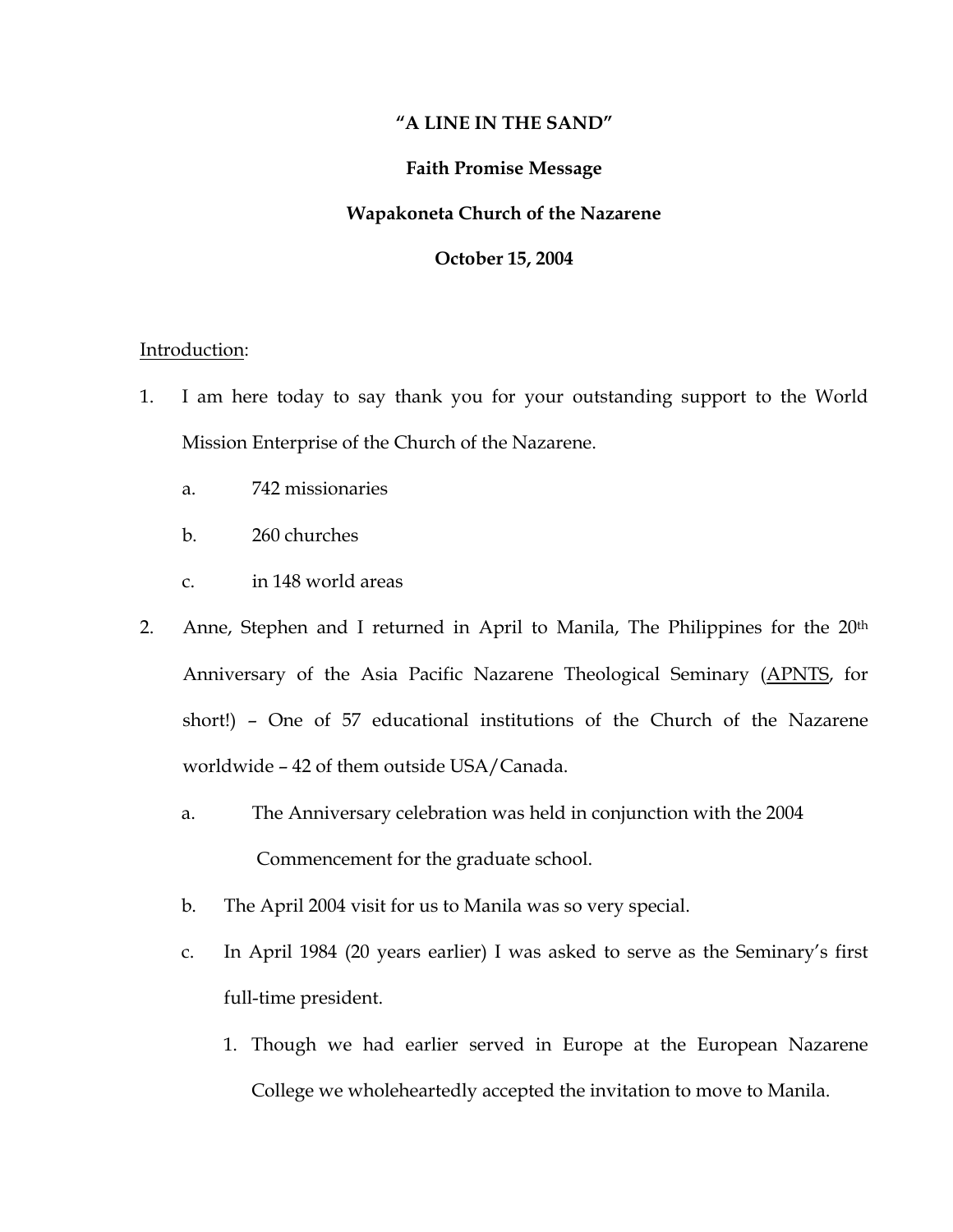- 2. APNTS created to be the 2nd graduate theological seminary in the denomination.
	- a. To serve as a graduate school for students graduating from the 11 Bible Colleges on the Region.
	- b. To stop "brain drain"
	- c. To "train Asians in Asia." Gospel can be communicated in non-Christian countries by people from within the countries…
	- d. To develop national leaders to serve in
		- i. Local churches,
		- ii. On districts,
		- iii. At regional schools,
		- iv. As missionaries.

3. The return visit in April brought back so many memories. From the AP region, alumni returned to campus. They are now serving throughout the region as district superintendents, school teachers & administrators, and missionaries. Great! Strong national leadership!!

2. The scriptural text of the Seminary is I Timothy 2:5, *"There is one God and one mediator between God and man, the person Jesus Christ."* 

- a. The April trip back to Manila not only reminded me of the scriptural text of the seminary, but of a defining moment in my life.
- b. Trips to two Asian countries and India during one year while serving as the APNTS President brought me face to face with the profound implications of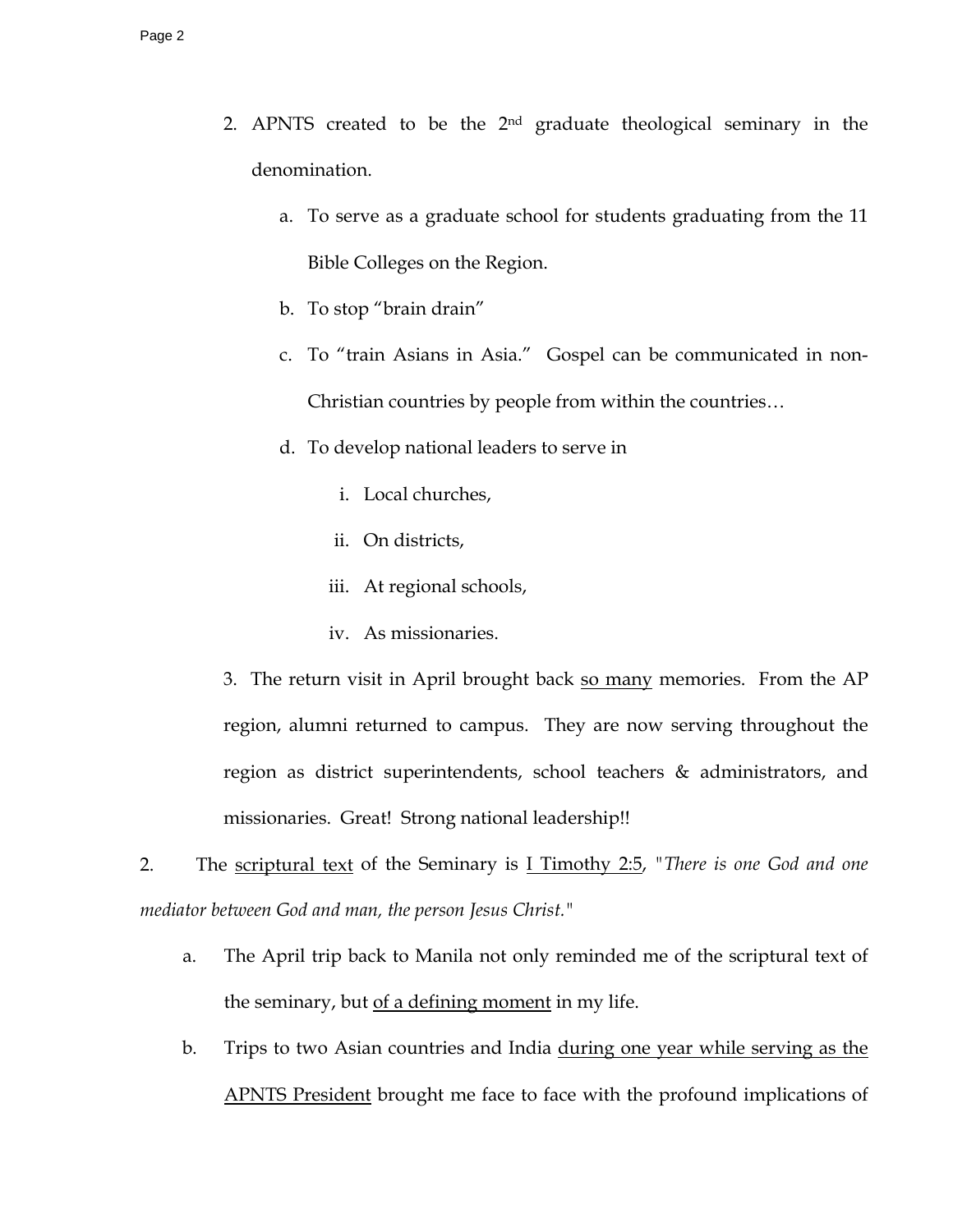this passage, and forces me to grapple with the question: "What do I really believe?"

3. In June 1987, Anne, Stephen, and I spent a few days in Bangkok, Thailand. Although our nights were spent at the Alliance Church Guest House, the days were filled with visiting theological institutions and Buddhist temples. Never had we visited a country so predominantly Buddhist in orientation. Buddhist temples in Bangkok are as common as Christian churches in many North American countries. We saw more idols to Buddha than I ever dreamed possible. A tour guide evangelistically proclaimed to us the merits of Buddhism.

I returned to APNTS with a burning question within me. Do I really believe that there is only one God, and one mediator between God and man, the person Jesus Christ?

 a. Several weeks later, I was in Yogyakarta, Indonesia, to speak at the Commencement exercises of the Indonesian Nazarene Bible College, and at the Indonesian pastors and wives retreat following the commencement service. Very early in the morning on my first day in Indonesia, I heard the eerie sounds coming from the Muslim mosques. Rather abruptly, I was reminded of the fact that approximately 85 percent of the approxiamtely 200 million people in Indonesia are Muslims. Evidence of this vivid truth was found throughout the country and at all levels of government.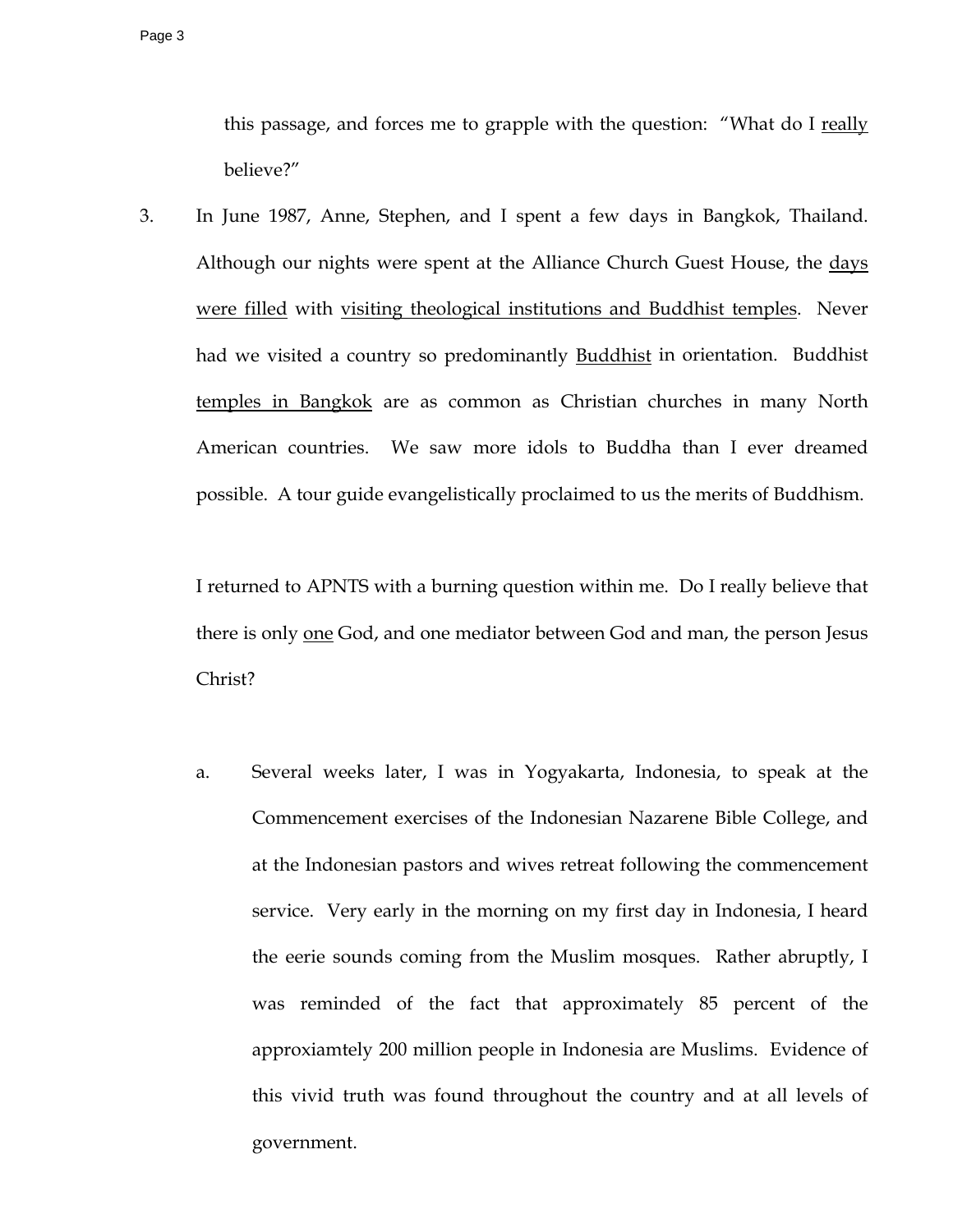Again, I returned to my office on the APNTS campus with the searching question pounding deep within me. Do I really believe that "there is only one God and one mediator between God and man - the person of Christ Jesus?"

b. In November 1987, I traveled to India to visit our educational institutions in the country as a member of the steering committee of the quadrennial Education Commission of the Church of the Nazarene.

Immediately, I was thrust into a culture where approximately 83 percent of the approximate 900 million Indians espouse the Hindu philosophy of life. I listened to the people and watched them in the exercise of their religious faith.

- 4. Again, I returned to campus shaken by the experiences in India. On my knees, I asked myself the question for the third time. Do I really **believe** (not just with my head, but with my heart) that "there is only one God and one mediator between God and man - the person Christ Jesus?"
	- a. Is Christianity a "**cultural**" religious system for westerners alongside several world religions, all of which lead to a god, or is Christianity and its message the **only** means by which sinful people can be reconciled to a holy God? Is Jesus one of many prophets, or is He the only way, truth, and life? Is Jesus the Lord of **all**, or one among **many**?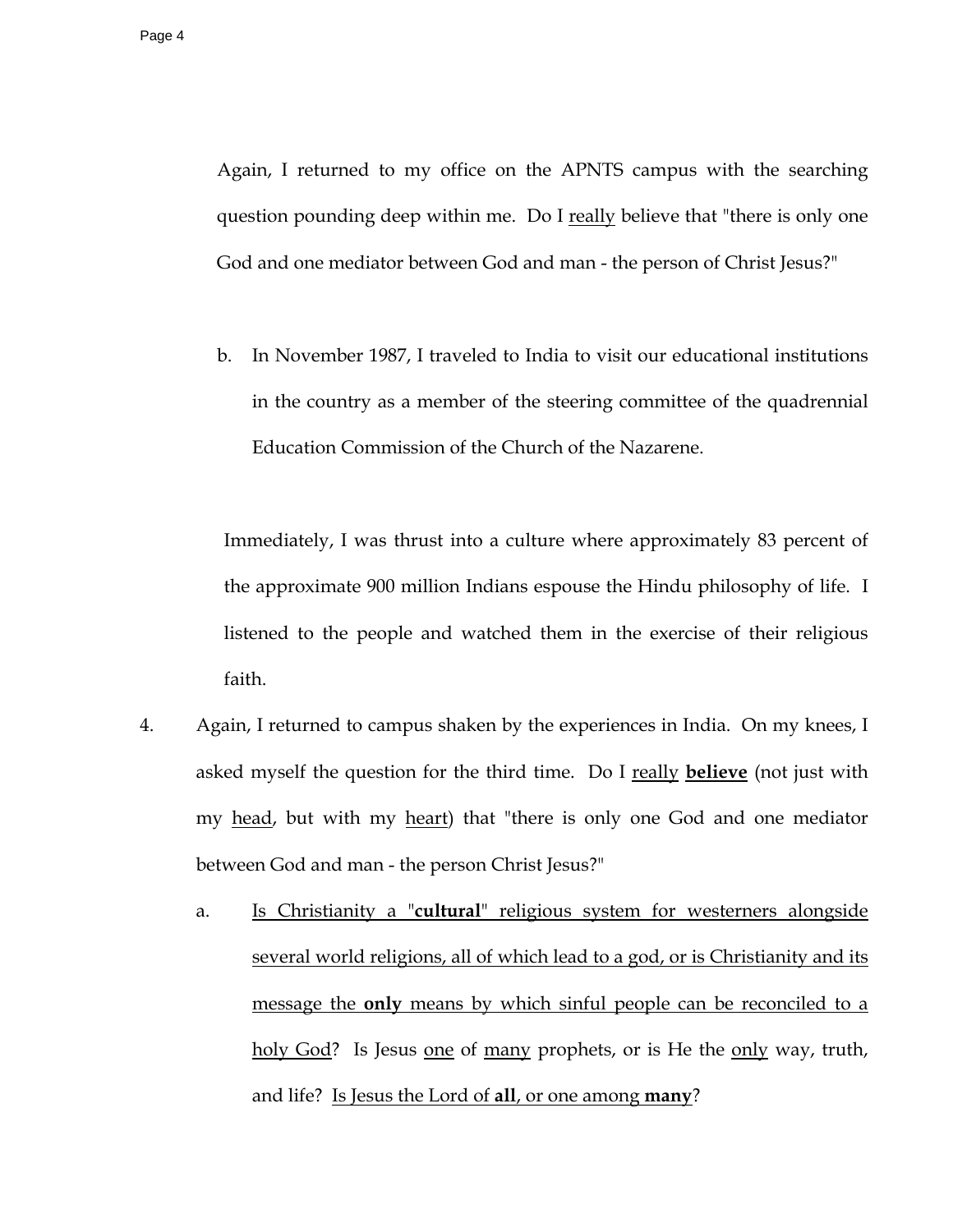- b. If my answer was no, then
	- 1) the life of holiness was unnecessary and
	- 2) the entire rationale and motivation for our evangelism mandate and for the world mission enterprise collapses.
- c. If my answer was yes, I must come to grips with the call to Christian holiness in my life. On my knees, I reaffirmed my convictional belief that "Jesus is Lord."
- d. To respond positively to this question **meant** that all of my thoughts, behavior, words and actions must be judged by the conviction that "there is only one God, and one mediator between God and man - the person Christ Jesus." The call to holiness is bedded in this conviction. My life must be "wholly" consumed with a passion to communicate convictionally this truth.

I have come to see that all Christians must wrestle with these fundamental questions:

a. Do we really believe that there is only one God and one mediator between God and man - the person - Christ Jesus?

b. If so, what are the life implications of this faith conviction for us? I want to suggest three implications:

1. We must take seriously the distinctives of **our Christian faith**. What do we really believe about God? Man? Sin? Salvation? Do we know the Articles of Faith for the Christian? Have we memorized the Apostles Creed? Are we prepared to give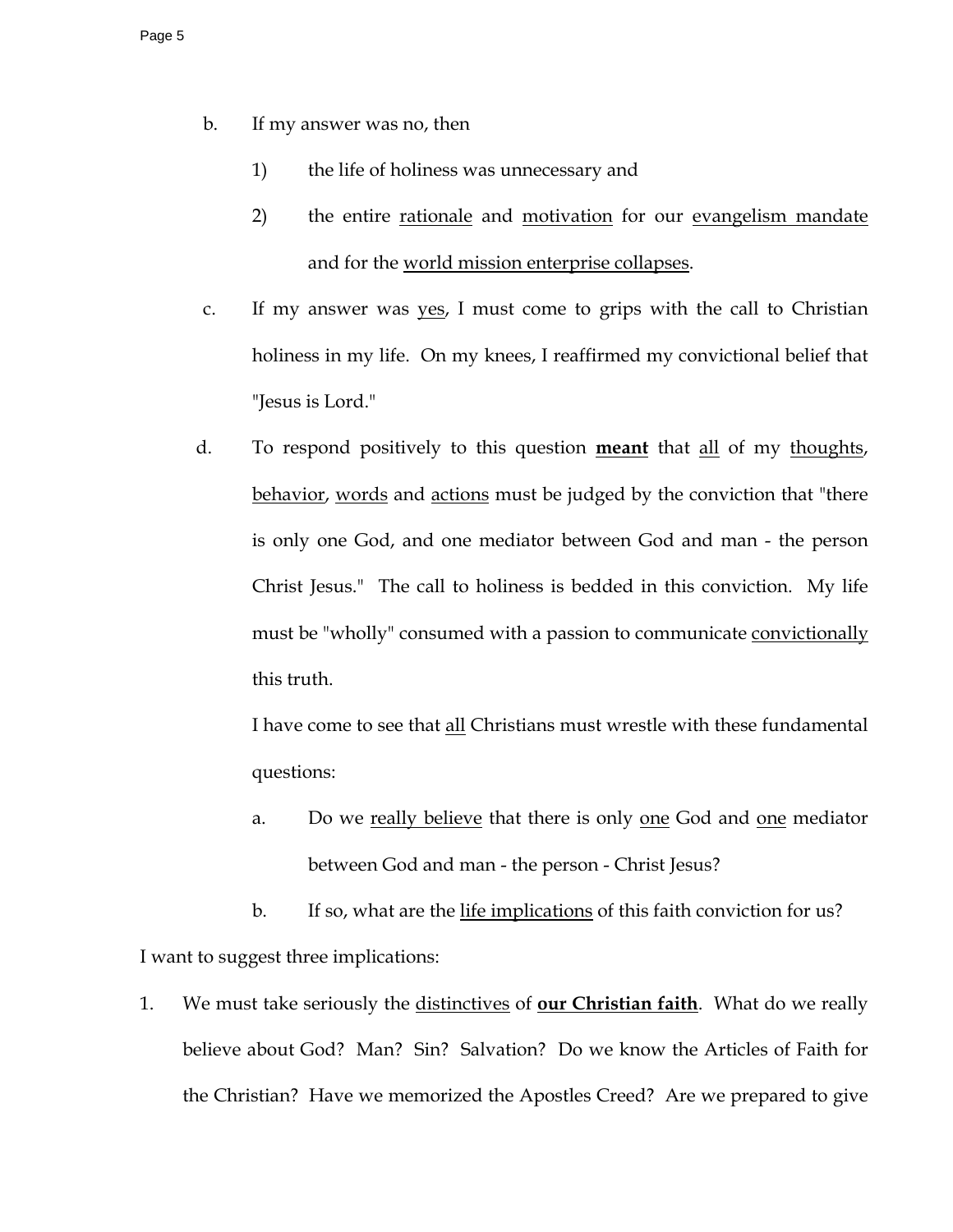an answer to everyone who asks us to give the reason for the hope that we have? (I Peter 3:15)

- a. We must become familiar with key biblical passages which outline our faith convictions such as Peter's sermon in Acts 2:14-41; Peter and John's response before the Sanhedrin in Acts 4; Stephen's speech before the Sanhedrin in Acts 7; and Paul's speech before King Agrippa in Acts 26!
- b. What is the basis for a "Christ-centered" faith? In increasing ways, if we believe, really believe, we must come to affirm and understand the distinctiveness of the Christian faith.
- 2. We must increasingly become world Christians and know the distinctives of the various national religions and contemporary cults. What do we know about Islam? Buddhism? Shintoism?

 We must know the distinctives of these "religions" and cults in order to defend Christianity when confronted with these challenges from national religions. We must be prepared to articulate our faith and challenge the foundations and assumptions of those philosophies which contradict Christian principles.

- a. Are you aware that experts tell us that Islam is the nations fastest growing religion?
- 3. Finally, if we really believe that "there is only one God..." then we must find specific ways to translate this belief into action. Our thoughts, values, priorities, attitudes, and behavior must be shaped by this conviction.
	- a. This is why Work and Witness trips and Faith Promise opportunities are so important.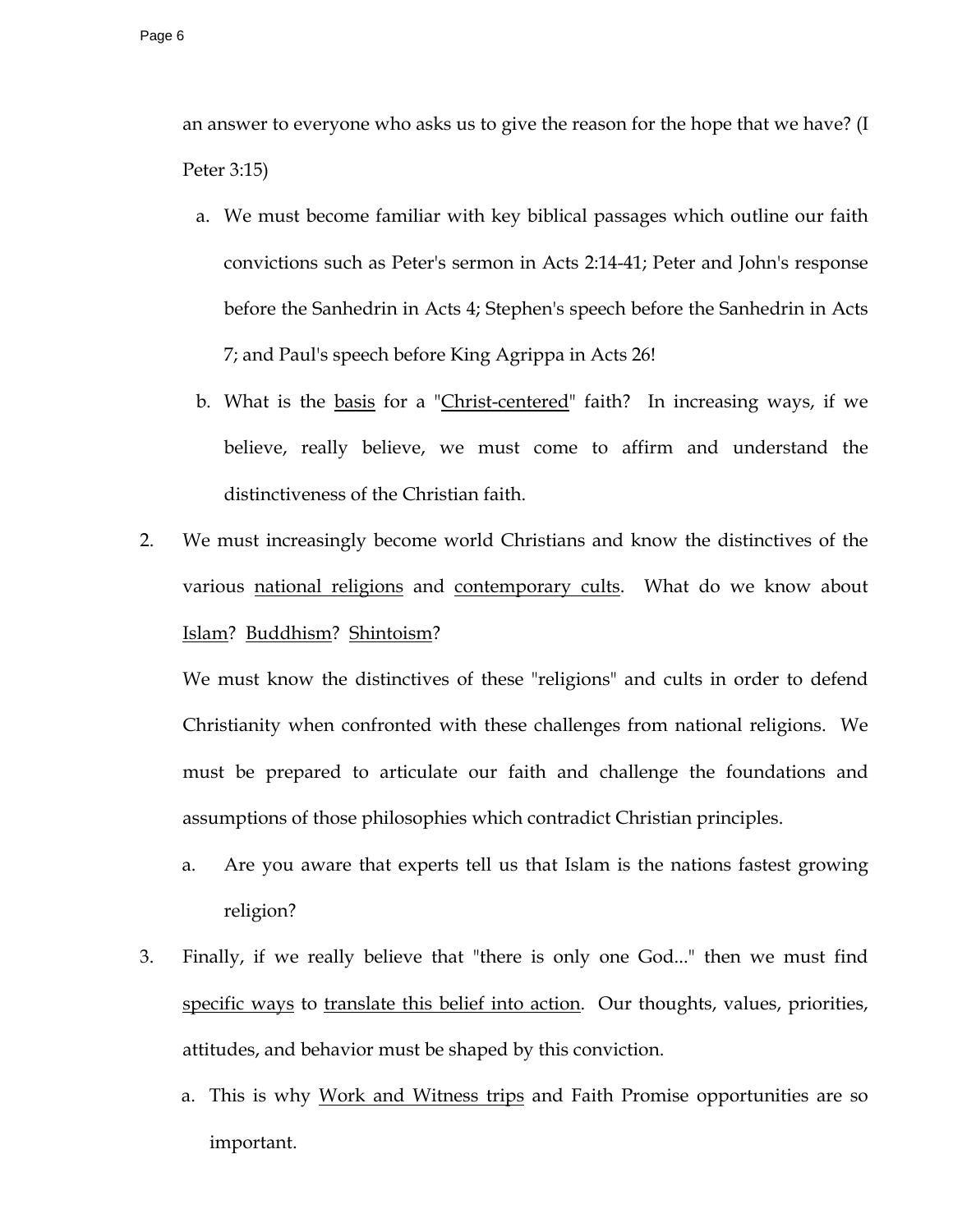- a. MVNU students
- b. Local church members
- c. Their vision of the world is enlarged. They come to see that the world the whole world – is the arena of God's concern.
- b. These and other expressions give us tangible ways of stepping out...and affirming our faith...in ways that put our testimony on the line and in ways that give concrete expression to our belief. You may not be able to go to a world mission assignment, but you can suuprot those who do!

There are specific ways by which you and I can draw a line in the sand and say, *"Yes, I believe...therefore, I will do this...and not this."*

- c. There are approximately 700 million Hindus and 300 Muslims in Asia, in addition to the one billion Chinese who espouse Confucianism and Taoism. In fact, approximately one-half of the world population lives in Asia and the sub-continent of India, and only approximately three percent of this vast number professes Christianity.
- d. Christians globally must confront these staggering truths with a united strategy to avoid "cheap grace;" to "give up small ambitions" in order to proclaim that Jesus is Lord - the only mediator between God and man.

### **CONCLUSION**

1. Christians in Asia and the subcontinent of India taught me by word and deed that the simplicity of holiness is wrapped up in the chorus I heard them sing often,

 *I'll say yes, Lord, yes, to Your will and to Your way.*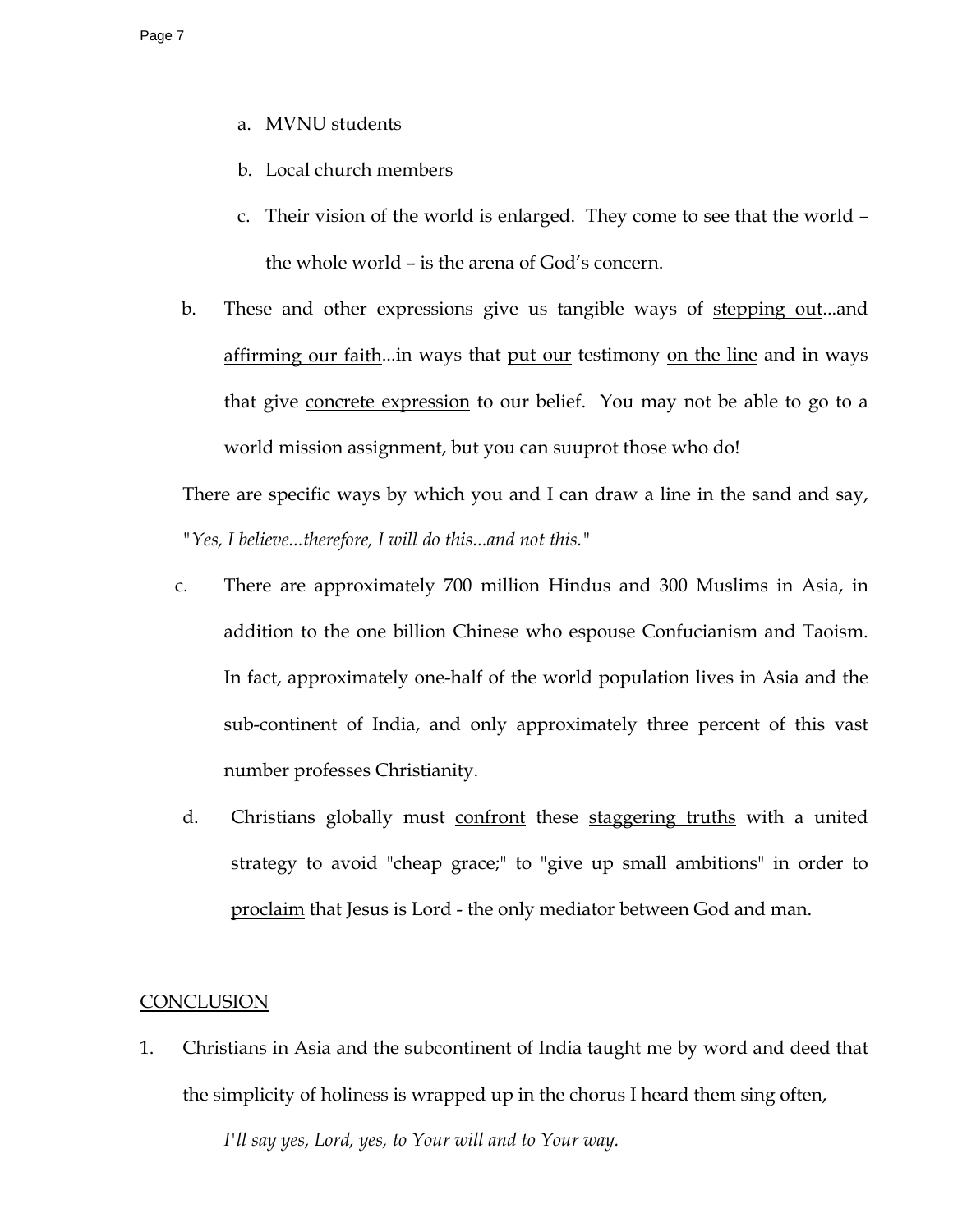*I'll say yes, Lord, yes, I will trust You and obey. When Your Spirit speaks to me, With my whole heart I'll agree, And my answer will be yes, Lord, yes.* 

2. To make this commitment demands a purity of heart that wills only one thing. A commitment to and lifestyle of holiness is the one foundation on which a life can be built that seeks to "go where You want me to go, dear God, over mountain, on land, or sea, I'll say what You want me to say, dear Lord, I'll be what You want me to be."

In Manila or Mount Vernon,

In Columbus or Calcutta,

In Nashville or Nirobi,

To the rich or to the poor,

In the cities or in the countryside,

At home or far away.

- 3. Increasingly, I want this to be my epitath if by radical faith, I convictionally believe - really believe - that *there is only one God, and one mediator between God and man, the person Jesus Christ...*
	- a. And this is my deeply felt prayer for each one of you,
- 4. Churchill is quoted as saying, "You make a living by what you get, you make a life by what you give."
	- a. "Support" Stephen /Friend/ APNTS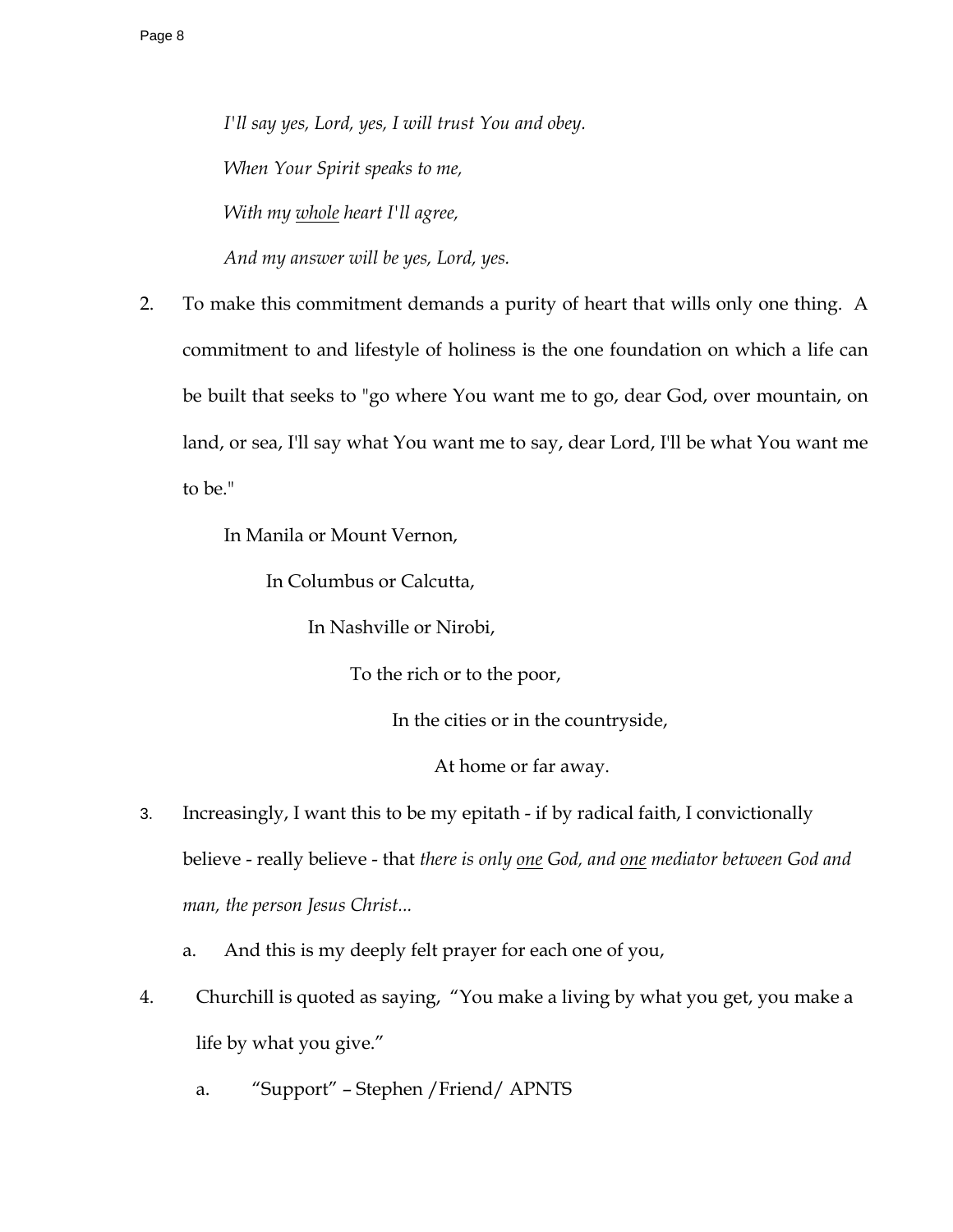- b. Story: Stephen re: building pledge and faith promise. Paid before he left for two years of Arabic language study in Jordan.
- 5. I ask you to "draw a line in the sand"
	- a. say in <u>deed</u> as well as in word, "yes, I believe . . ."
	- b. make a Faith Promise commitment today for the continuation of the World Missions program of the Church of the Nazarene in over 145 countries around the world.

A Faith Promise to God to give a signifiant amount of money on a weekly or monthly basis specfically for the support of mission efforts around the world.

- a. This is important for everyone adults teens and children.
- b. \$5, \$10, \$20 per wweek, times 52 weeks, will make a difference.
- 1. Faith Promise an opportunity to "draw a line in the sand and say, "yes, I believe" – an opportunity to match our deeds with our words.
- 6. The chorus to a song that was so used of God when Anne and I received the call to go to European Nazarne College goes like this:

Freely, freely you have recevied,

Freely, freely give.

Go (and give) in My name and because you believe,

Others will know that I live.